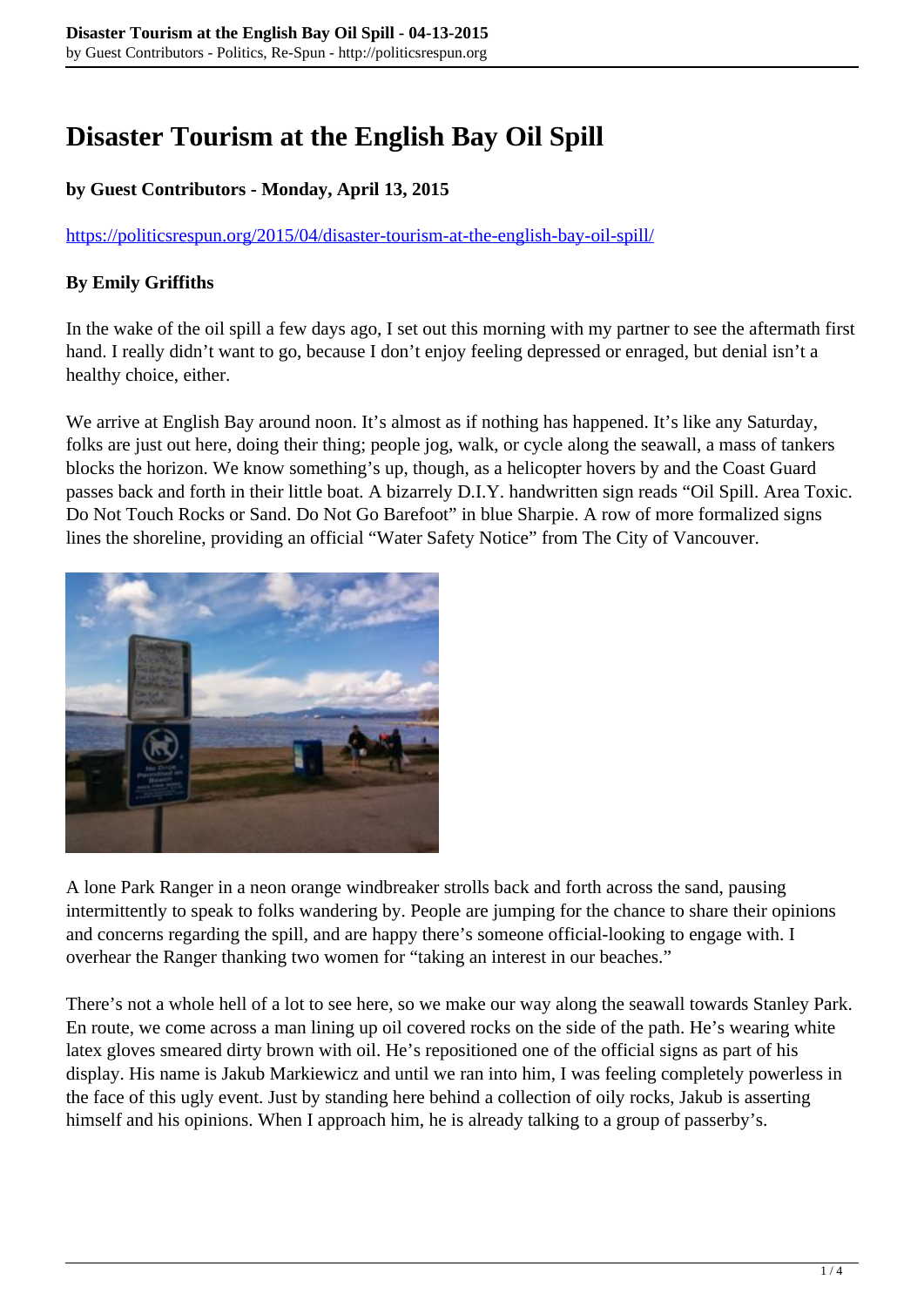

Jakub is telling them that even though this is a relatively small spill, the effects will linger in the environment for a long, long time. It is impossible for us to totally "clean up."

The older woman listening asserts that, since the tankers are so far out, we shouldn't *have* to worry about oil washing up on our beaches. She's clearly one of the Not-In-My-Back-Yard types; folks who remain unconcerned with catastrophe, so long as it doesn't affect them personally. Who cares about the sea-life and smaller coastal communities?

I can't help but feel that this spill was inevitable. I've been watching the tankers encroach over the past few years, growing in number each season. They assert a sense of foreboding onto the otherwise picturesque landscape. Each tanker can hold up to 300 million liters, hinting at a possibility much worse than a 3,000 liter leak. It's evident that even 3,000 liters is causing its fair share of destruction.

Further down the seawall, a couple has parked their bikes and decided to create an impromptu art project. Using scraps of cardboard to protect their hands, they gather oil-covered rocks and spell out "STOP



## HARPER" in the sand.

We eventually catch up with the clean-up crews over at Third Beach. When I think of oil spill response and clean up, I think of special technologies separating out oil from water. I expect a large-scale, highly specialized and professional operation. This is not what we find. Instead, there are two white pick-up trucks with HAZ-MAT RESPONSE stenciled on the side and a smattering of volunteers dressed in full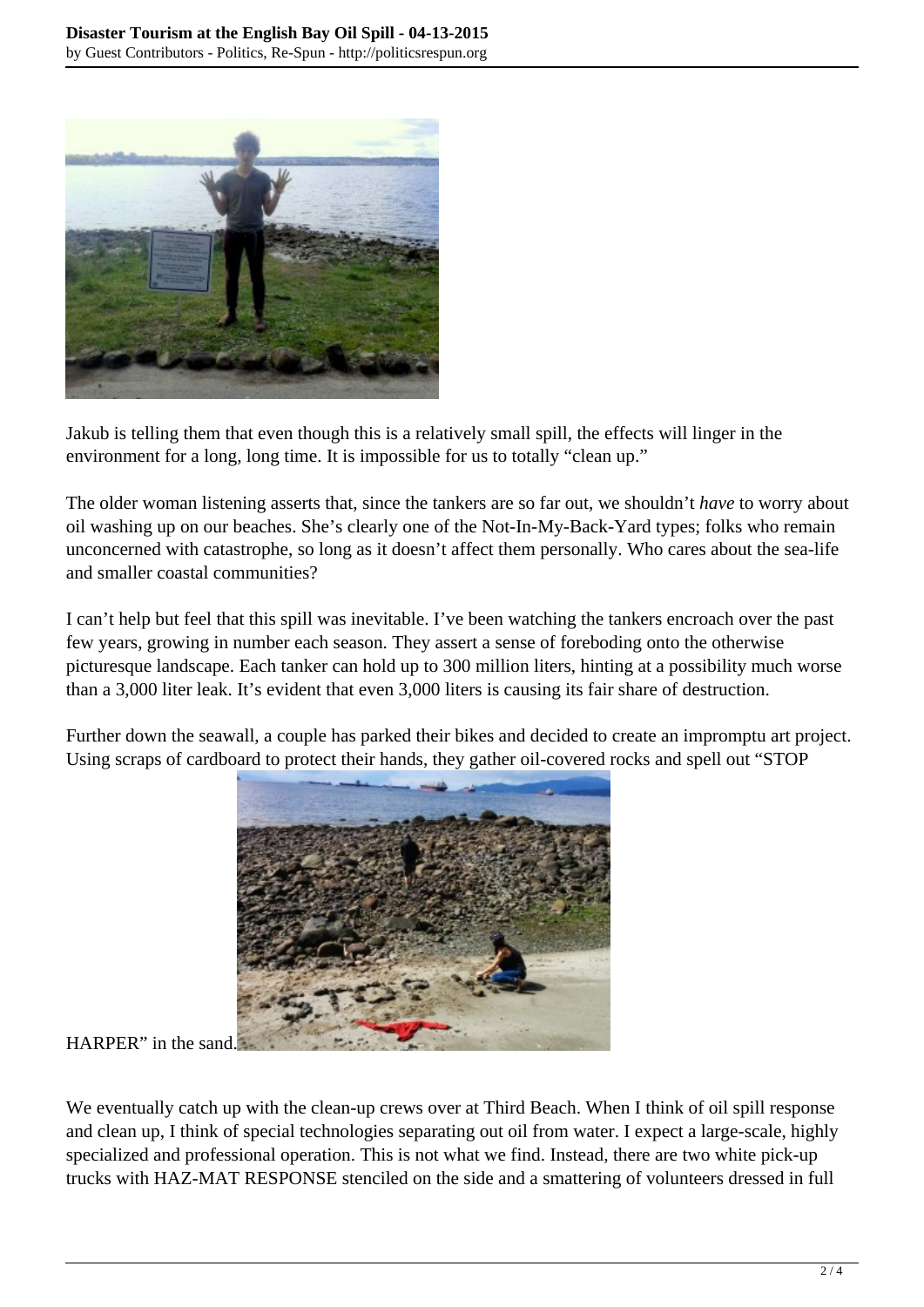body yellow plastic suits with red lifejackets laying specialty paper towels along the rocks. I know these dedicated folks mean well, but how do they confront the futility of wiping off individual rocks with paper towels as multiple tankers float ominously in the background?



A neon orange Park Ranger and a burly police officer supervise the rock scrubbing from a series of nearby park benches. The Ranger asks the cop, "Are you guys here because of protesters?" The cop responds, "We're just here to make sure these guys can do their job."

Sure, Friend. Who's going to stop them?



I get the feeling that this whole "clean-up" thing is little more than a token effort. The Rangers, the police, the yellow-clad cleanup crew, the helicopters, and the Coast Guard boats are only here to make us think that the city/the province/the country is *doing something* to rectify what's happened. No doubt the media discussion will soon shift from the poor reaction time to the "success" of the clean-up.

Many of us out here today are outraged by the spill and are looking for a place to direct our energy. A wrong has been committed and we feel the need to *do something about it*. But what can we do in the face of oil spills, impending pipelines, the Harper Government and the global oil-based economy? Perhaps we can do what the Indigenous Land Defenders are doing, which is frontline direct action. But this comes at a risk of being arrested and charged with terrorism, under the new definition. This is a risk, but without